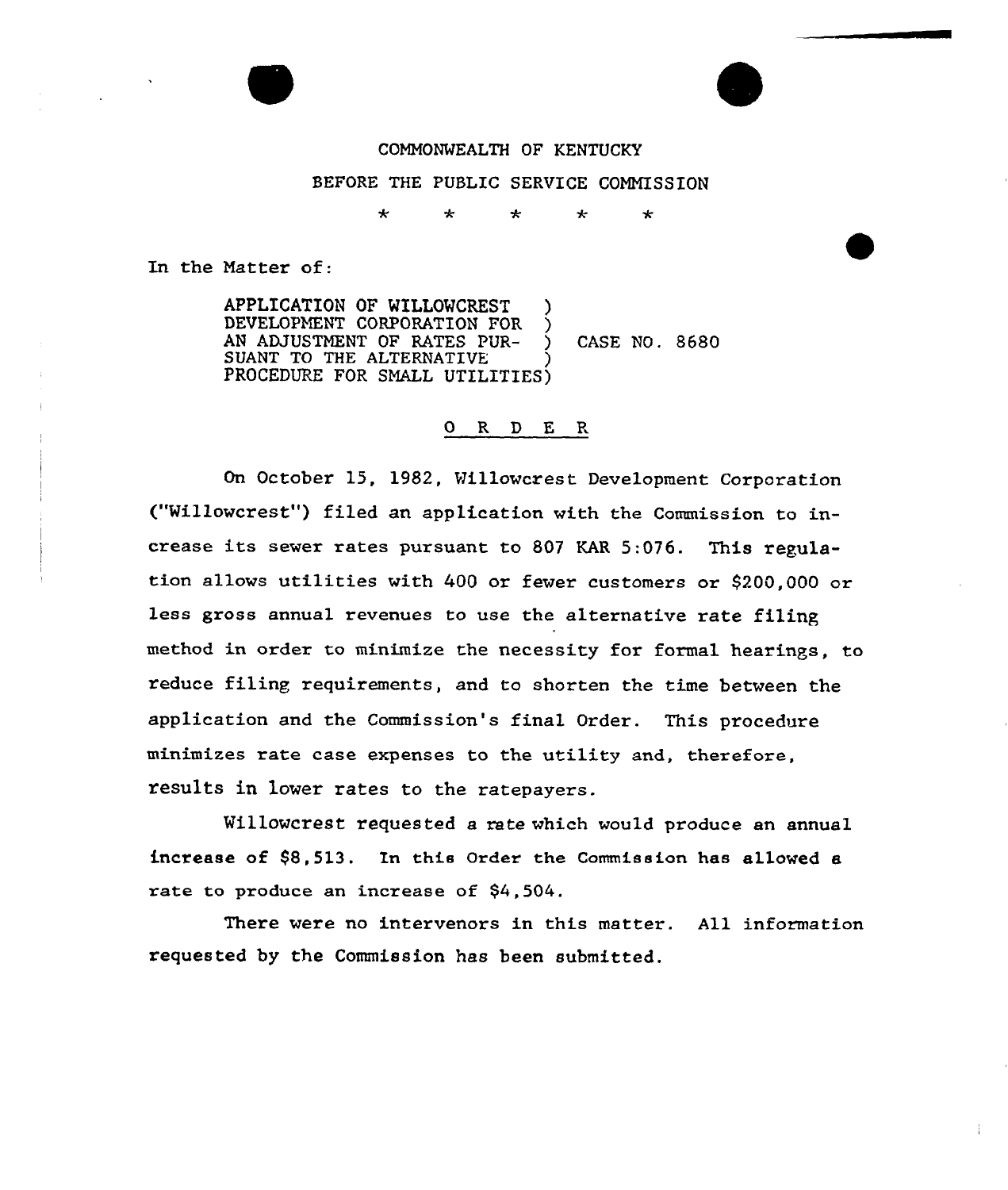#### TEST PERIOD

For the purpose of determining the reasonableness of the proposed rate, the 12-month period ending December 31, 1981, has been accepted as the test period.

## VALUATION NETHOD

Millowcrest proposed and the Commission has accepted the operating ratio method as the basis for determining rates in this matter. The Commission has used this method in determining rates for most sewer utilities under its jurisdiction for the past several years and finds the results have been reasonable and fair to both utilities and ratepayers. Therefore, the Commission, after consideration of various methods, will use the operating ratio method calculated as follows:

Operating Ratio = 00 Derating Expenses + Depreciation + Taxes

### REVENUES AND EXPENSES

Millowcrest proposed various adjustments to its income statement to reflect more current operating conditions. The Commission is of the opinion that these adjustments are proper and has accepted them for rate-making purposes with the following exceptions:

#### Operating Revenues

Millowcrest reported total operating revenues for the test period of \$12,635 of which \$1,000 was from customer tap-on fees. Tap-on fees are contributions in aid of construction and not revenues. Therefore, the Commission has reduced operating

 $-2-$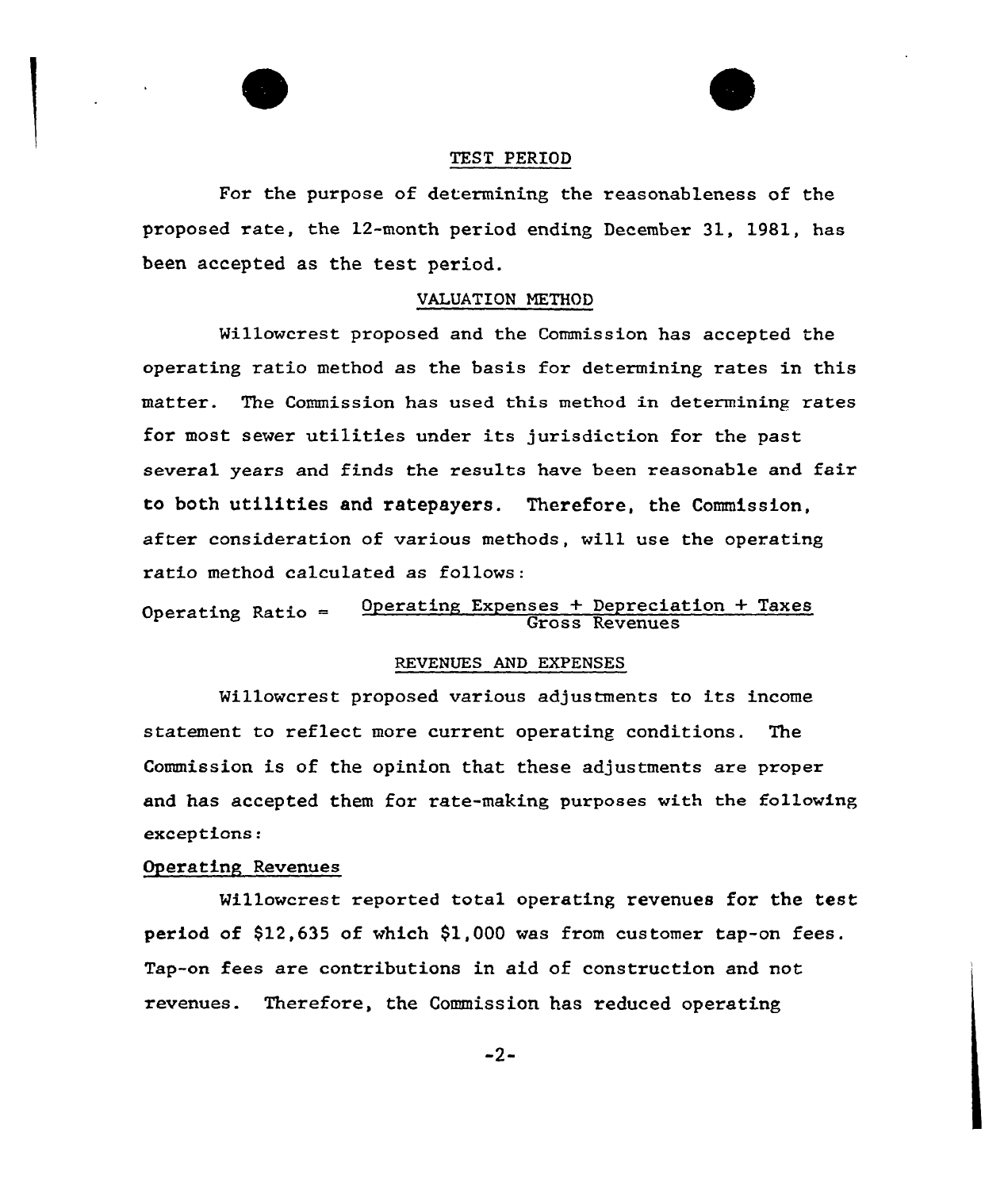revenues by this amount. The Commission found that reported sewage service revenues were greater than what should have been received under the existing tariffed rates and the number of customers served during the year. Therefore, the commission further reduced operating revenues by 9499 to reflect normalized test period operations.

 $\overline{\phantom{a}}$ 

F

#### Nanagement Fee

Willowcrest proposed to adjust the management fee to \$2,400. Based on its experience with other similarly operated sewer utilities, the Commission is of the opinion that \$2,400 for management services is excessive and should be reduced to a more reasonable level of \$1,800.

### Hiscellaneous and General Expenses

Willowcrest proposed no increase in miscellaneous and general expenses of \$512. However, it was disclosed that \$311 was booked as expense for travel and entertainment not directly associated with sever utility operations. Therefore, the Commission has reduced miscellaneous and general expenses to S201. Repairs and Maintenance Expense

Millowcrest proposed a 10 percent increase in repairs and maintenance expense of \$457 without providing any documentation to support known and measurable increases in these expenses. The Commission is of the opinion that because of the inadequacy of the evidence supporting this proposed adjustment, it cannot be accepted for rate-making purposes.

 $-3-$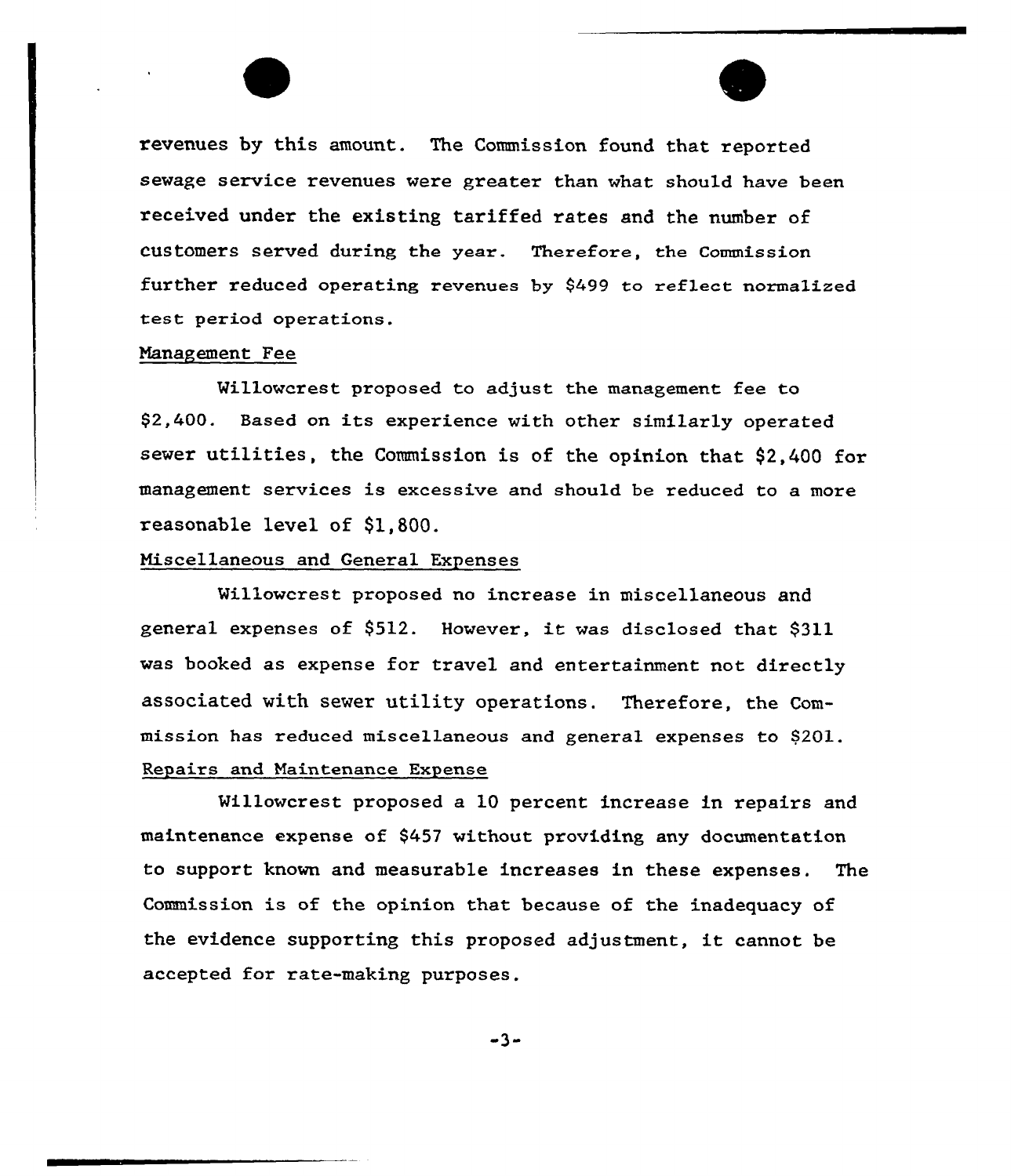### Utilities Expense

Willowcrest proposed an increase in electric and water expense of \$1,238. However, the Commission found that excessive water usage occurred during 3 months of the test period, and Willowcrest could not provide an explanation for the increased (1) usage. Therefore, the Commission adjusted water usage by \$192 to reflect more normal test period

### Depreciation Expense

During the test year Millowcrest booked depreciation expense of \$2,892. However, the Commission found that Willowcrest depreciated its assets using shorter lives than those found reasonable by the Commission to properly match revenue and expenses. It is the opinion of the Commission that the asset useful lives in Appendix B to this Order are proper for rate-making purposes. Recalculating depreciation expense based upon these asset useful lives and employing the whole-life, straight-line method, the Commission has determined that normalized depreciation expense (2) for the test period should be \$2,430. Further, Willowcrest  $\ddot{(}3\dot{)}$ proposed to increase depreciation expense by  $$372$  but did not

\*Based upon Frankfort Electric and Water Plant Board Rate Schedule Tariff No. Z.

- (2) Appendix B.
- (3} Application, page 2.

<sup>(1)</sup> Average monthly usage during remaining <sup>9</sup> months of test period: 5766 gal/month.

Actual water expense from 7-20-81 to 9-16-81<br>Less: Adjustment to reflect normalized operating Adjustment to reflect normalized operating conditions (5766 gal X water rates\*  $\bar{X}$  3 months) Reduction in water expense \$229 37 \$ 192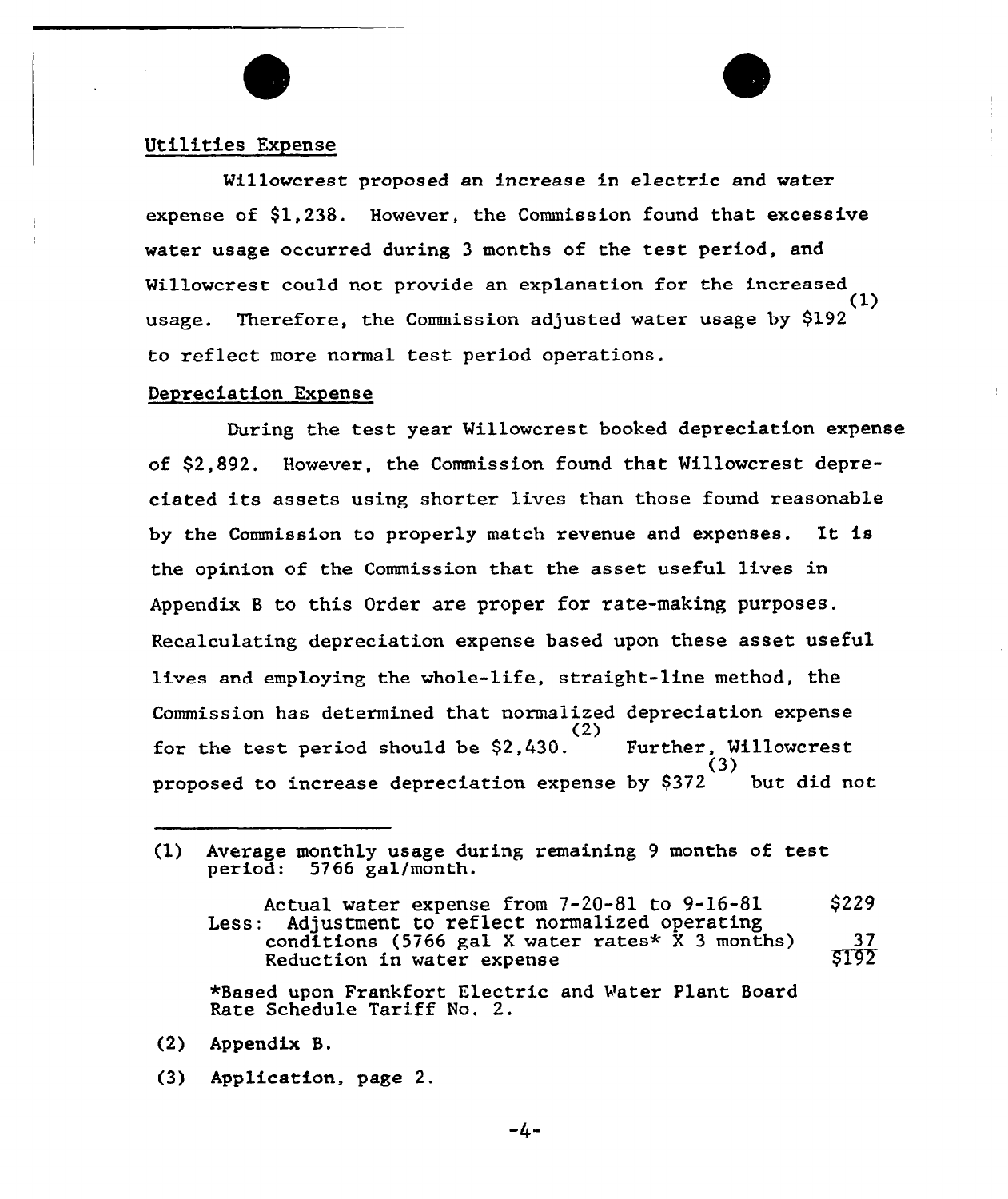provide any verification for the proposed increase, and the Commission has therefore rejected this adjustment.

Moreover, the Commission has determined that Willowcrest's  $(4)$ depreciation expense includes depreciation on  $$58,900$  of plant financed by contributions in aid of construction from its ratepayers. It is the policy of the Commission to compute depreciation expense on the basis of the original cost of the plant, less contributions in aid of construction, as ratepayers should not be required to provide recovery on that portion of plant that has been provided free of cost. Therefore, the Commission has determined that Millowcrest's adjusted depreciation expense for (5) rate-making purposes is \$429.

Thus, the Commission finds that Villowcrest's adjusted test period operations are as follows:

|                      | Willowcrest | Commission  | Commission |  |
|----------------------|-------------|-------------|------------|--|
|                      | Pro Forma   | Adjustments | Adjusted   |  |
| Operating Revenues   | \$12,635    | \$(1,499)   | \$11,136   |  |
| Operating Expenses   | 17,731      | (4, 395)    | 13,336     |  |
| Net Operating Income | (5,096)     | 2,896       | (2, 200)   |  |

(4) Item 2, information request response 12-29-82.

(5) Calculation:

| Utility plant in service                   | \$71,514               |
|--------------------------------------------|------------------------|
| Less: Contributions in aid of construction | $58,900$<br>$$12,614*$ |
| Non-contributed plant in service           |                        |

\*Non-contributed property of \$12,614 X Anon-concributed property of 412,014 A \$429 adjusted depreciation expense.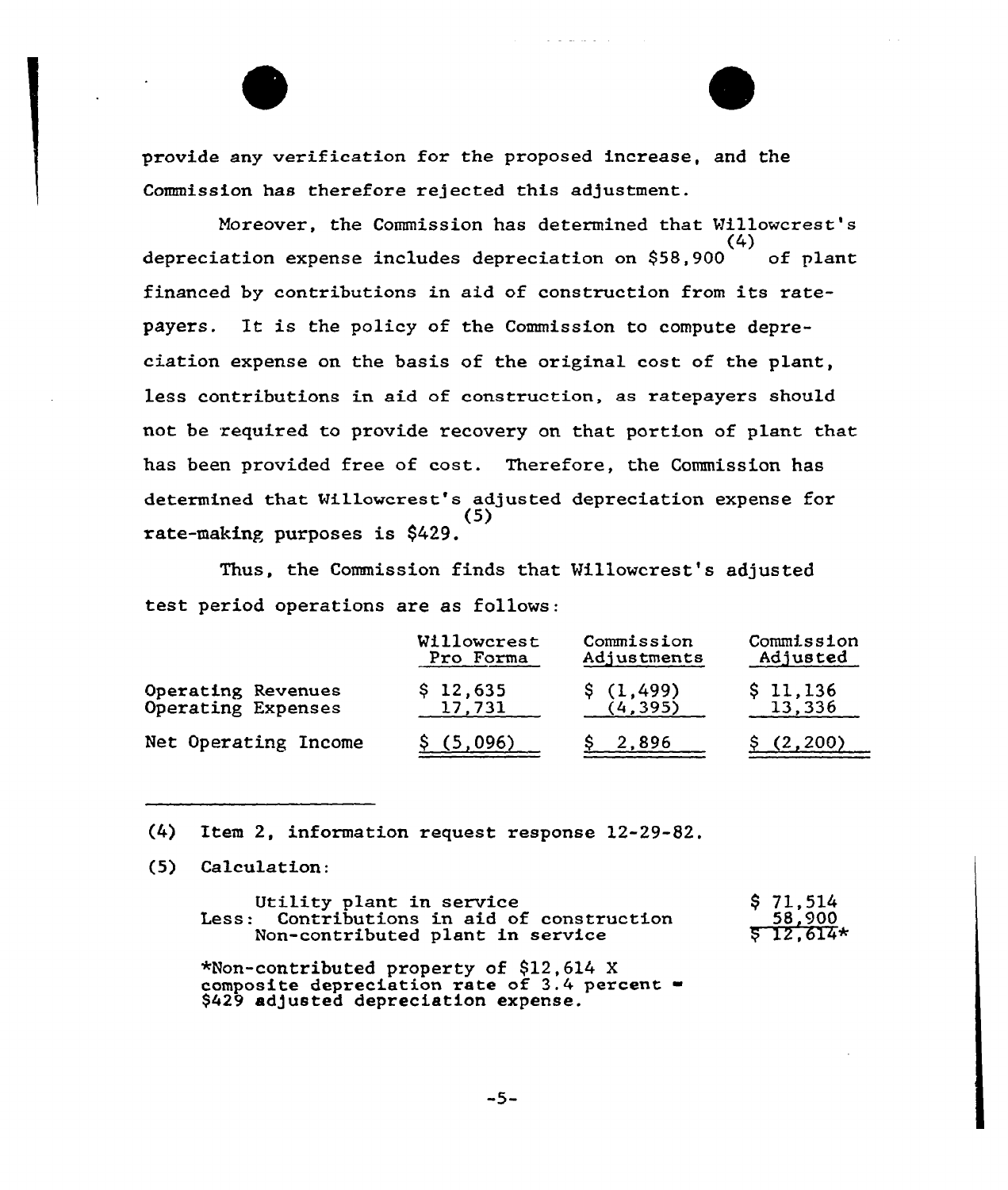#### REVENUE REOUIREMENT

فالمتعاد المتفاد المرادين والمتالي

The Commission is of the opinion that a fair, just and reasonable operating ratio is <sup>88</sup> percent in that it will provide a reasonable return to Willowcrest's owner. Therefore, the Commission finds that Willowcrest is entitled to increase its rates  $(6)$  or an increase of \$4,504 to produce total revenues of  $$15,640$ , which includes an allowance for state and federal income taxes.

#### SUMMARY

The Commission, after examining the evidence of record and being advised, finds that:

(1) The rate in Appendix <sup>A</sup> is the fair, just and reasonable rate to charge for sewer services rendered to Willowcrest's customers and should produce annual revenues of approximately \$15,640.

(2) The rate proposed by Willowcrest will produce revenue in excess of the revenue found reasonable and should be denied upon application of KRS 278.030.

IT IS THEREFORE ORDERED that the rate in Appendix  $A$  is the fair, just and reasonable rate to be charged for sewage services rendered by Willowcrest on and after the date of this Order.

IT IS FURTHER ORDERED that the rate proposed by Willowcrest be and it hereby is denied.

<sup>(6)</sup>  $$13,336$  Operating Expense +  $$427$  Income Taxes + .88 =  $$15,640$ .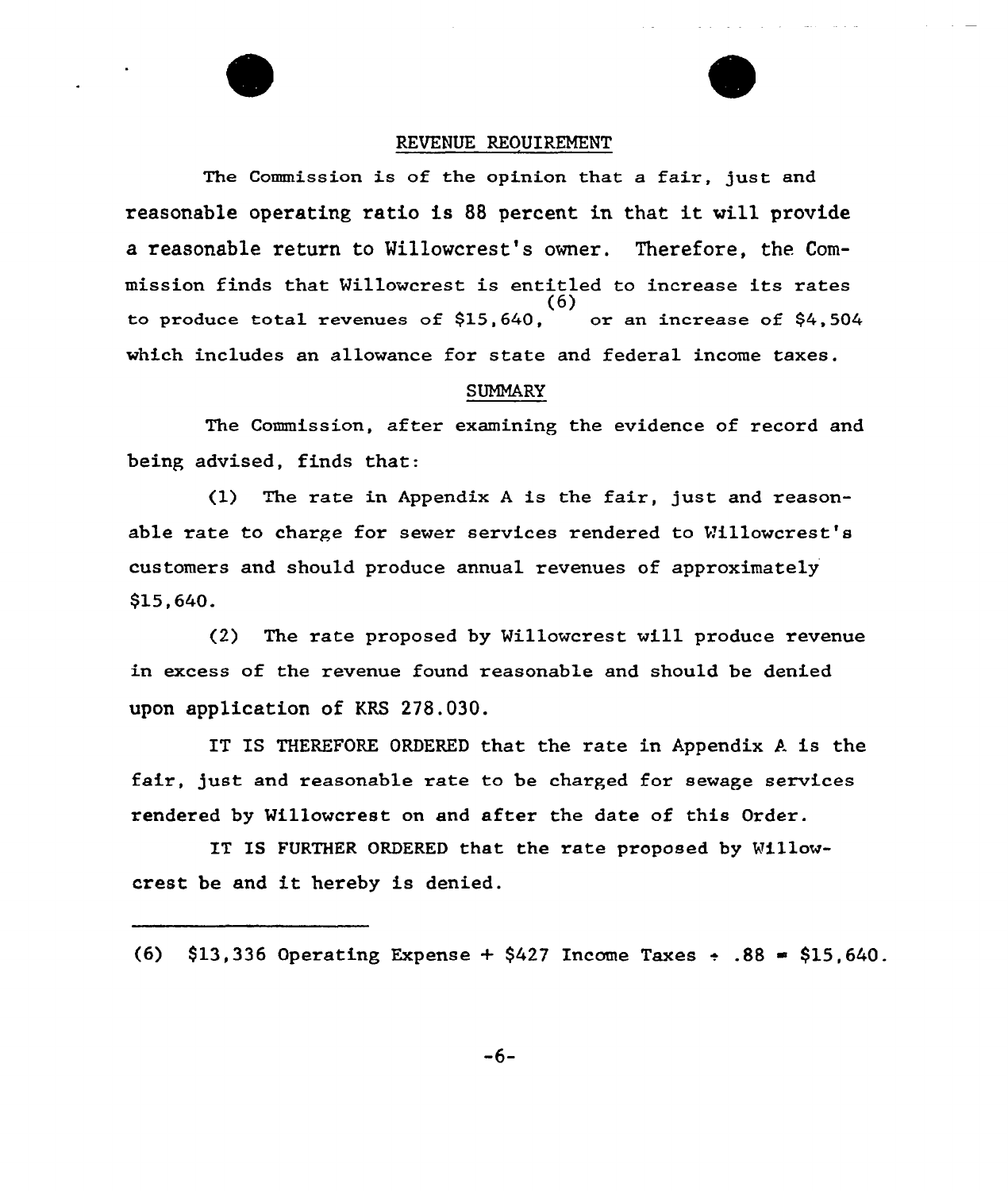

IT IS FURTHER ORDERED that Willowcrest shall file with this Commission vithin 30 days of the date of this Order its revised tariff sheets setting out the rate approved herein.

Done at Frankfort, Kentucky, this 27th day of January, 1983.

PUBLIC SERVICE COMMISSION

Shund 1

 $\overline{\text{Comm}}$ 

ATTEST:

**Secretary**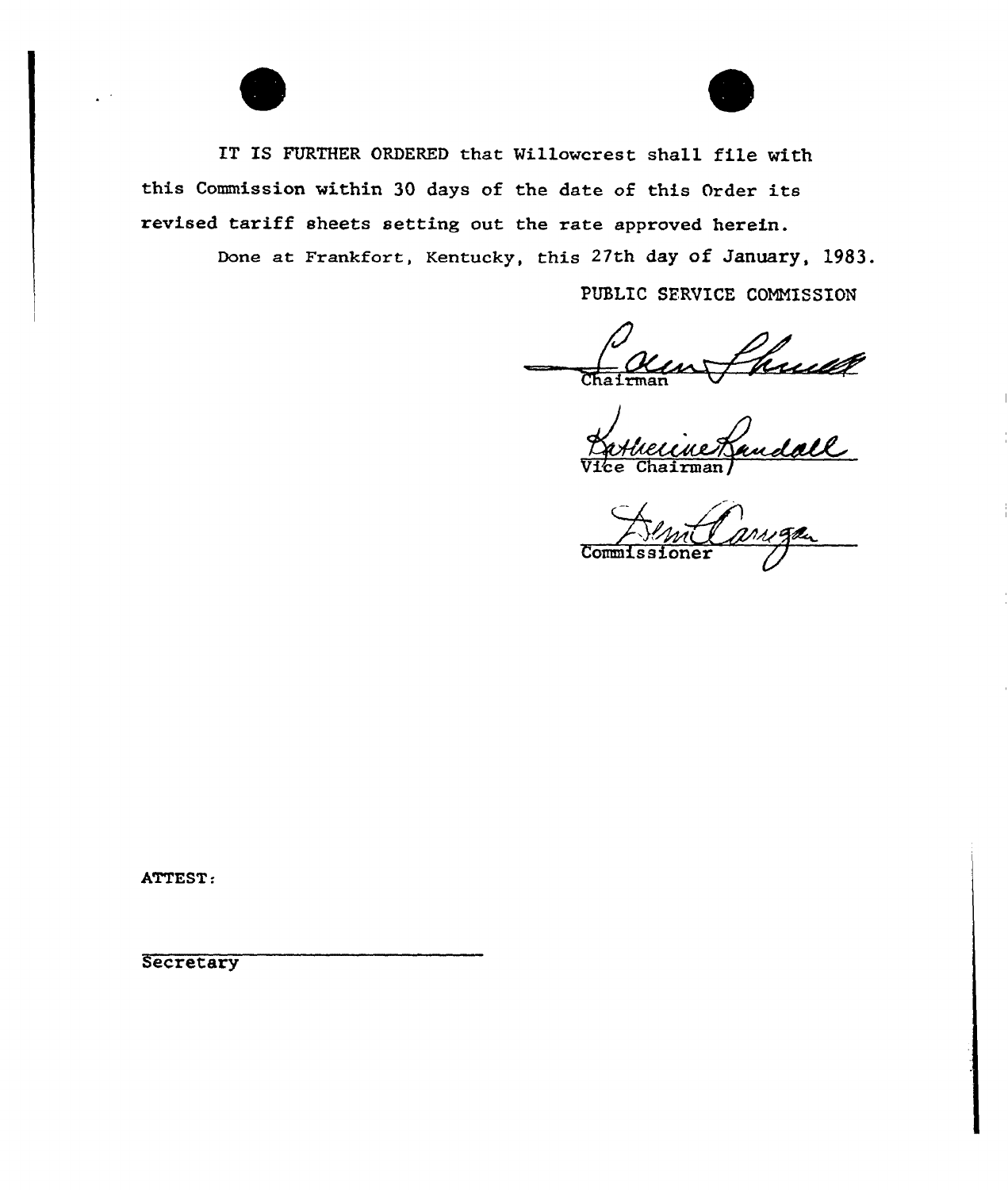# APPENDIX A

### APPENDIX TO AN ORDER OP THE PUSLIC SERVICE COMNISSION IN CASE NO. 8680 DATED JANUARY 27, 1983

The following rate is prescribed for the customers in the area served by Willowcrest Development Corporation. All other rates and charges not specifically mentioned herein shall remain the same as those in effect under authority of the Commission prior to the date of this Oxder.

## Sewer Service

Customer Class

Residential

Monthly Rate \$10.19

 $\frac{1}{2}$ 

 $\sim 1$ 

**Contract Contract**